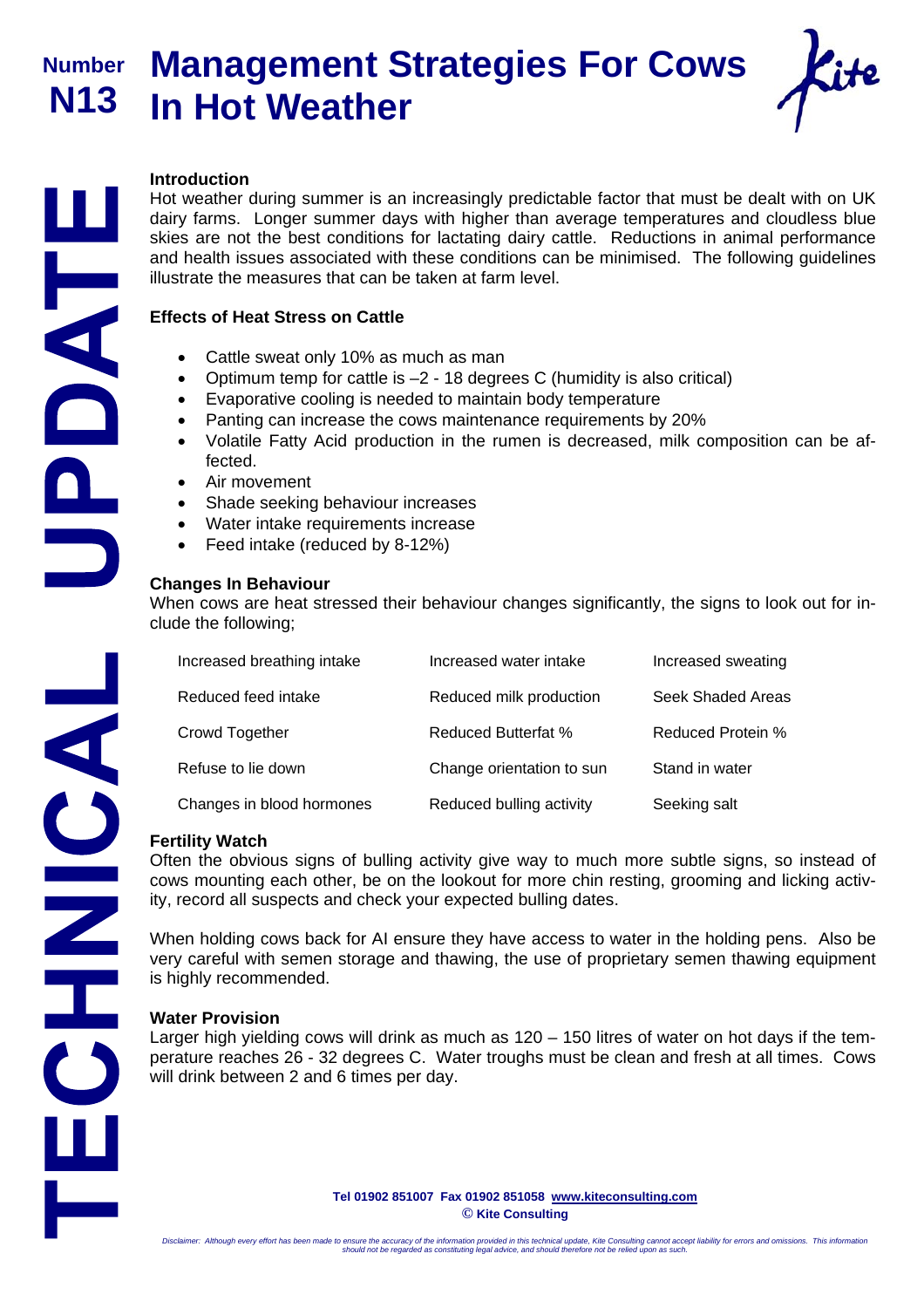

# **Page 2**

- Try to locate water troughs in the shade to keep the water cool
- Use large round water troughs if possible, more animals can drink at a time
- Check water troughs daily
- Keep them clean and free of algae
- If the TMR is dry consider adding some water to the mix (say 1-2 litres per head)
	- Special care should be taken with animals drinking from dykes to prevent them from getting stuck when trying to cool off, extra fencing may be required.
- Provide extra water troughs in the collecting yard
- Provide extra water troughs at the parlour exit
- Provide extra water troughs in loafing areas
- Mister units in the collecting yards can be highly effective
- In buildings, the new Tip-Over type troughs are ideal

## **Housing Changes**

Temporary adjustments can be made to housing to ensure the environment is effective in preventing heat stress. Other adjustments cost more, but are often more effective.

- Increase the gap in space boarding by removing every other board
- Install hinged flaps into space boarding, that can be opened on very hot days
- Paint out roof lights with white emulsion paint or greenhouse paint to reflect heat out of the building (reduces greenhouse effect on large buildings)
- Open sheeted gates to improve air flow into the building
- Remove roof ridges to improve air flow out of the building
- Install fans to cover feed passages and cubicle beds to keep cows cool

# **Management Changes**

Often there are simple changes we can make to the day-to-day routine to reduce the effects of heat stress on dairy cows. These changes often cost nothing, and can improve the working routine for staff as well as cows in hot weather, these include;

- Reduce the size of management groups, do not overcrowd the collecting yards, this gets animals back to water and feed quicker.
- Go easy with the backing gate to give cows enough space to keep cool
- Provide most of the buffer ration during cooler periods of the day (morning or evening)
- Keep smaller amounts of feed available during daytime hours
- Increase the use of fly control measures, bothered cows are hotter cows !
- Use more bedding and keep the cows clean
- Keep cows inside during the day if it is cooler for them
- Allow cows to loaf in and out if a suitable shady building can be made available.
- Shades can be made from large bales stacked against the fence
- Reduce the walking distance, hold cows close to buildings during the day

### **Feed System Changes**

TMR diets often deteriorate quicker in hot weather and dry matter intakes can be reduced as well, so keeping the ration fresh and palatable can be even more critical, the following tips may help;

> **Tel 01902 851007 Fax 01902 851058 www.kiteconsulting.com © Kite Consulting**

HHANDAS SHIPLE